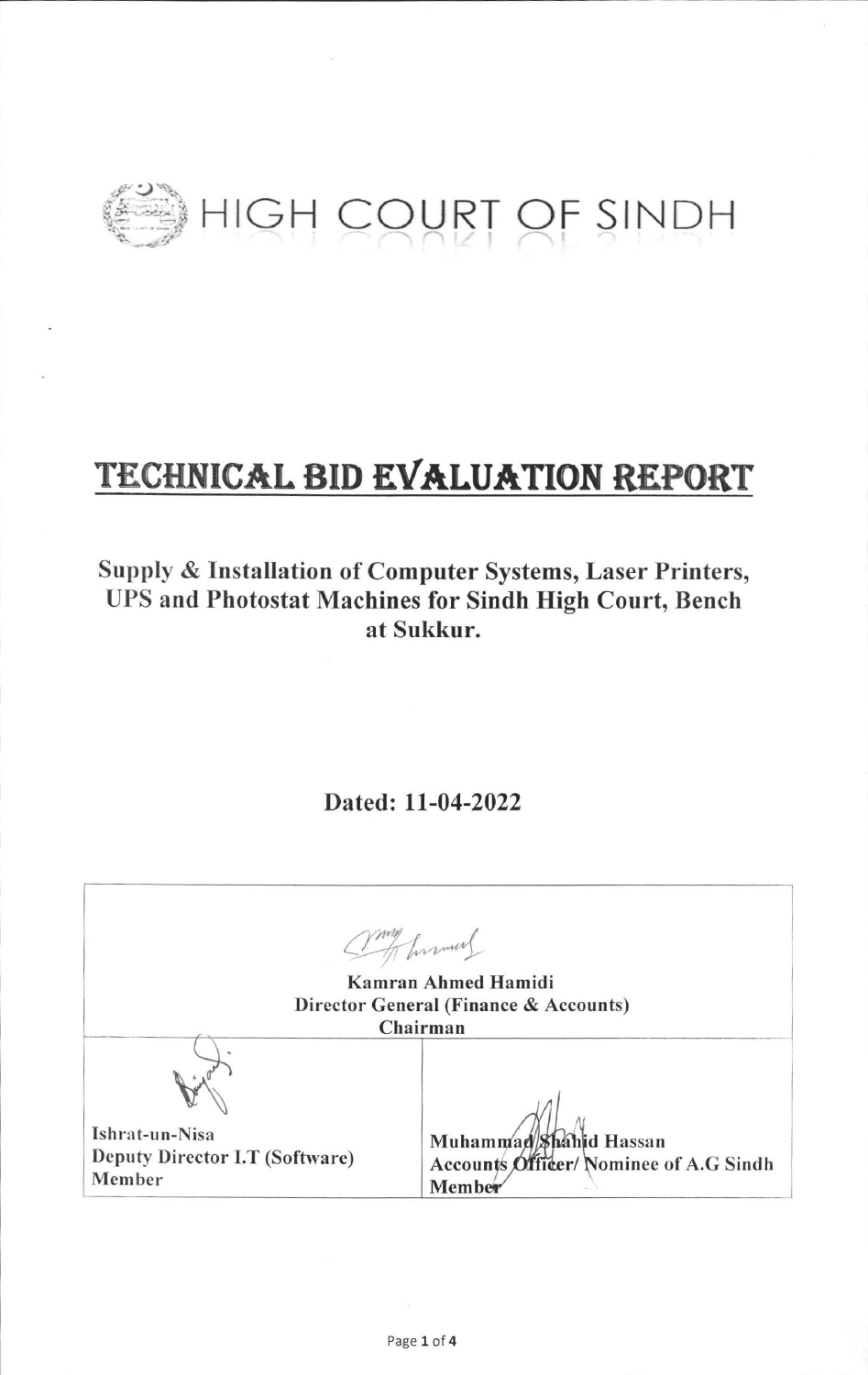### **Contents**

| 2. |  |
|----|--|
|    |  |
| 4. |  |
| 5. |  |
| 6. |  |

 $\epsilon$ 

 $\ddot{\phantom{a}}$ 

 $\frac{1}{\sqrt{2}}$